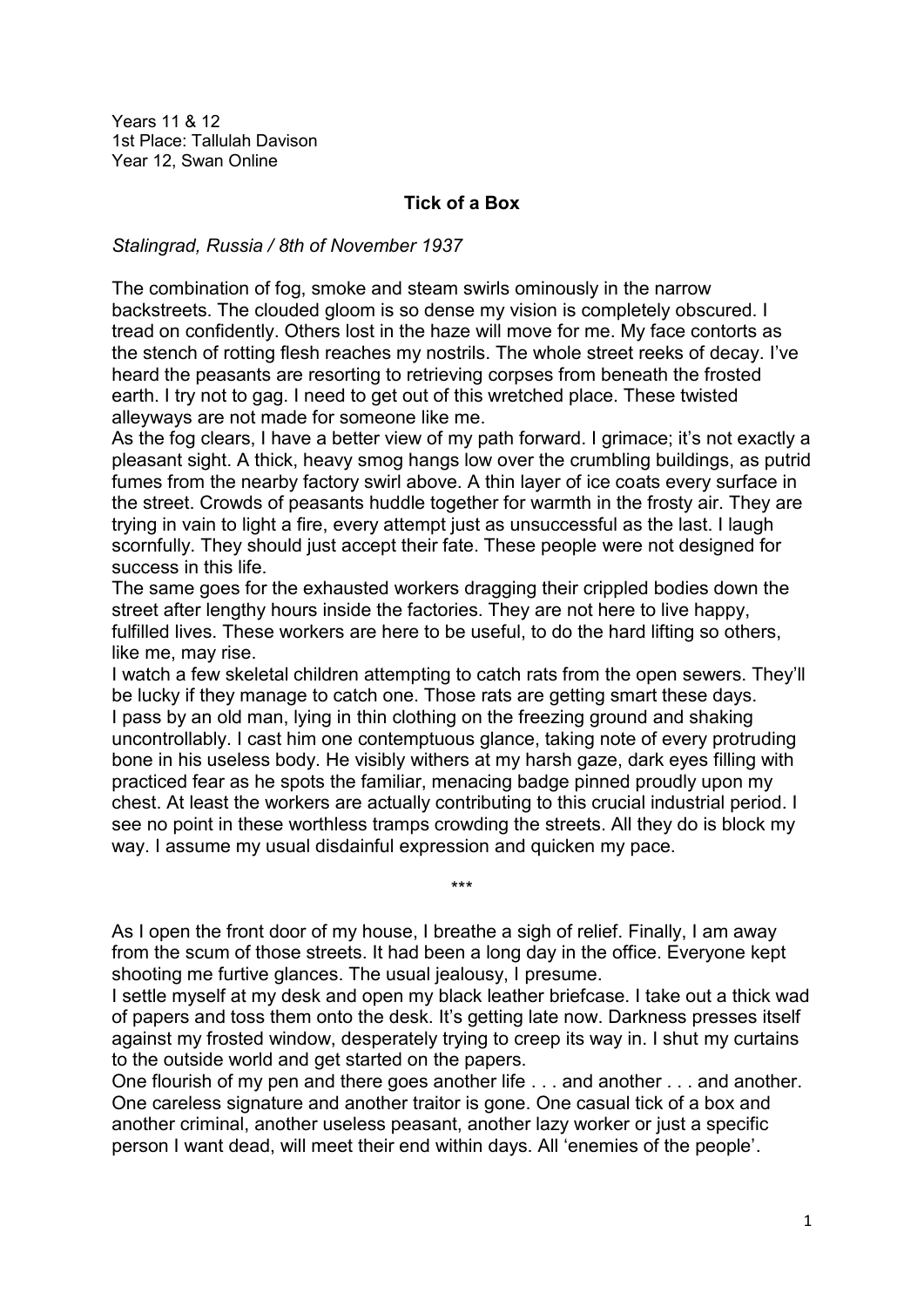There is significant power that comes with my position in the Secret Police. Only last week, I signed off the death warrant of an irritating fellow officer who seemed a little too keen on my job. We are given monthly targets of executions to carry out. It doesn't matter who dies, just so long as we give the illusion of complete, unwavering control. Earlier this year, even the head of the entire Secret Police, Yagoda, was arrested. They are all at risk. These days everyone lives in constant fear. I relish the thought of the impact I have on people. Seeing them cower as I walk by. Seeing them plead as I watch lower uniformed officers take them kicking and screaming away. Seeing their families collapse with the pain and suffering.

And they deserve it. It is their own fault they feel that way. It is always emotion that weakens a person. If you love, you have significantly more to lose. Besides, love and emotion never got anyone anywhere. Only gruelling persistence and brutality get the hard work done.

Our empire cannot be a place that embodies the weakness of emotion. Emotion does not create a strong, unsinkable, powerful nation. Russia is destined for greatness, not the petty squabbles of democracy that the West are so fond of. They won't know what has hit them. This is a time of growth for Russia. A revolutionary period that we will pull out of triumphant. Yet for this to happen, sacrifices need to be made. Human sacrifices. A nation cannot be strong and unwavering in that strength, unless it is united. And for a nation to be united, any threats, weak links or opposition must be eliminated.

You might think me a stupid man, but you would be gravely wrong in that assumption. I am not so ignorant as to be blinded by the propaganda. I see the reality. But, what, I must ask, is wrong with that reality? Humans are disposable. Simply put, some lives just matter more than others.

There is no place for emotion with this progressive system. Sacrifices must be made. The ends justify the means. As we sculpt our empire, there is no room for disagreement and variety. For weak sympathy. The people should not determine the way a country runs. That is the work of the man who runs said country. For if one man with clear goals in mind is in control, we cannot be swayed by the limiting confinement of emotion. We will become a great, intimidating force.

It's not like the people are fighting us much either. It astounds me how stupid they can be. They are so easily swayed, sucked in by empty promises. I am not complaining though, people will always be ignorant in this way. Not everyone can think like I do. And that is why they roam the streets, famished, confused, brainwashed and vulnerable, and I, someone who is valuable and important, am in control. They are just pawns in this great scheme that I play a crucial role in. I know I speak the truth. I have connections everywhere. An intricate spider's web that I have spun all over the city. I am informed. I am powerful. I am above the terror. I am controlling it.

I am pulled from my musings as a sudden loud knock on my front door slices the eerie silence like a knife. Silence, I only realised was so unsettling when it was so unexpectedly broken. The sound reverberates around the room as loud as thunder to my unaccustomed ears. I make my way to answer the door in a daze. Who could possibly be visiting me at my house? I only ever conduct meetings in the formal way – at my office. I cannot remember the last time someone visited this house – my house. Actually, I don't think anyone ever has . . .

I open the front door.